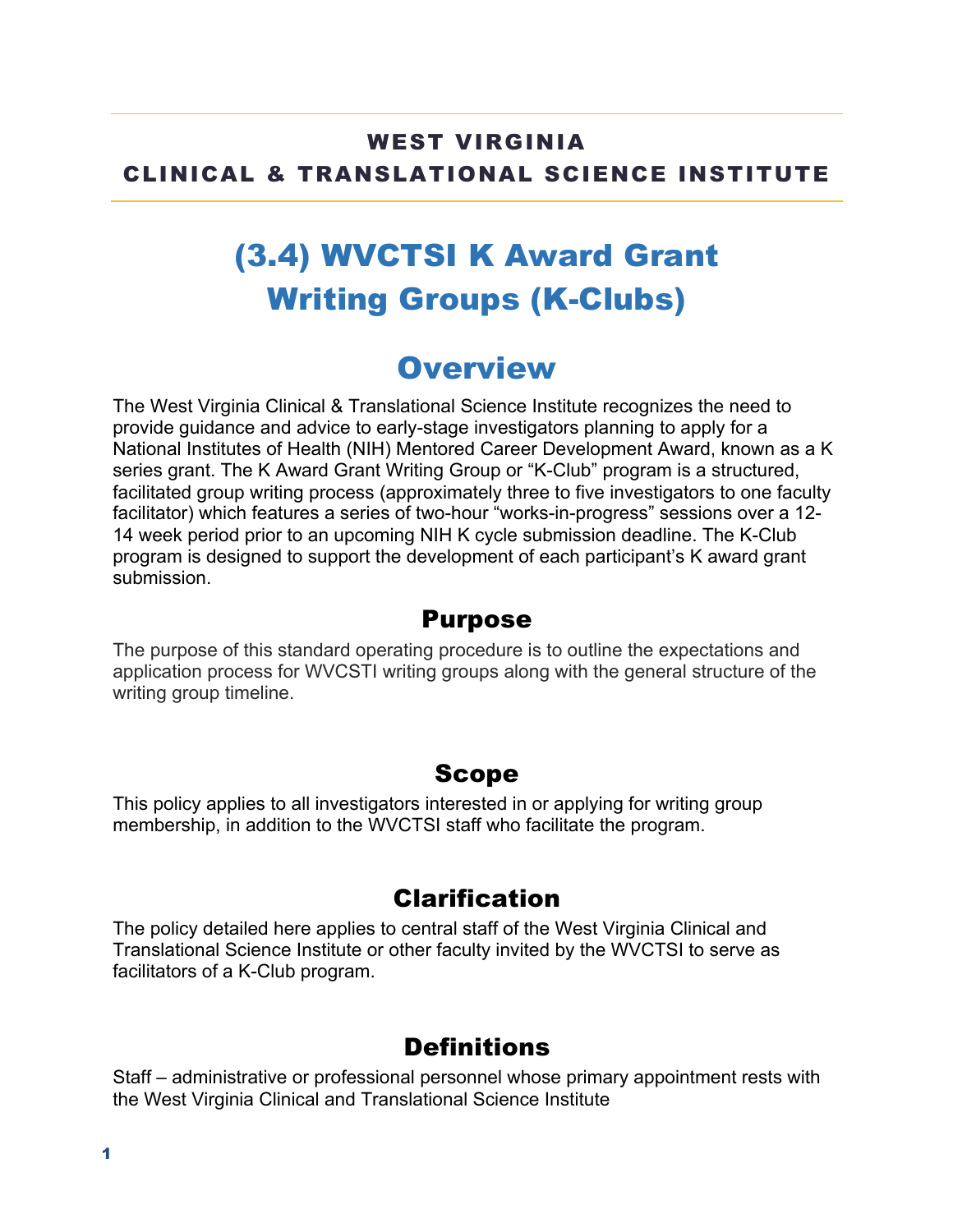Agencies – West Virginia University, West Virginia University Research Corporation, West Virginia University Healthcare doing business as WVU Medicine or University Health Associates, Charleston Area Medical Center, WV School of Osteopathic Medicine, Marshall University, Veterans Affairs, and the National Institute of Occupational Safety and Health (NIOSH).

National Institutes of Health (NIH) Mentored Career Development Award (K series grant) - K awards provide support for senior postdoctoral fellows or faculty-level candidates. The objective of these programs is to bring candidates to the point where they are able to conduct their research independently and are competitive for major grant support. Current NIH policies require that, by the time of the award, applicants must be U.S. citizens, non-citizen U.S. nationals, or have been lawfully admitted for permanent residence. Please note that this requirement applies to all the mechanisms below, EXCEPT the K99/R00.

# **Policy**

The WVCTSI K-Club will be offered in advance of an NIH cycle when 3 or more eligible WVCTSI members demonstrate interest and readiness for being competitive for this type of NIH research funding grant.

### Procedures

The K-Clubs will meet every other week over a 12-week period followed by a final review of the entire proposal. During the weeks when the K-Club is not scheduled to meet, participants are expected to meet with their mentor(s) to obtain feedback a continued develop of the Approach section for this research and career training proposal.

**An application is required.** Information sessions for those considering applying to participate in K-Clubs will be held well in advance of the submission deadlines and announced via the WVCTSI Enews and website.

Eligible participants include faculty appointed as assistant professor, associate professor, clinical specialty fellows and postdocs interested in clinical and/or translational research careers. Participants must be WVCTSI members.

#### **To be eligible for the K-Club candidates must:**

- 1. Meet the current NIH Eligibility requirements for the K application of interest.
- 2. Conduct clinical and/or translational research and committed to submitting an application for a K series award at the end of the K-Club sessions.
- 3. Have published at least 1 or more first-authored peer-reviewed papers in their area of research interest.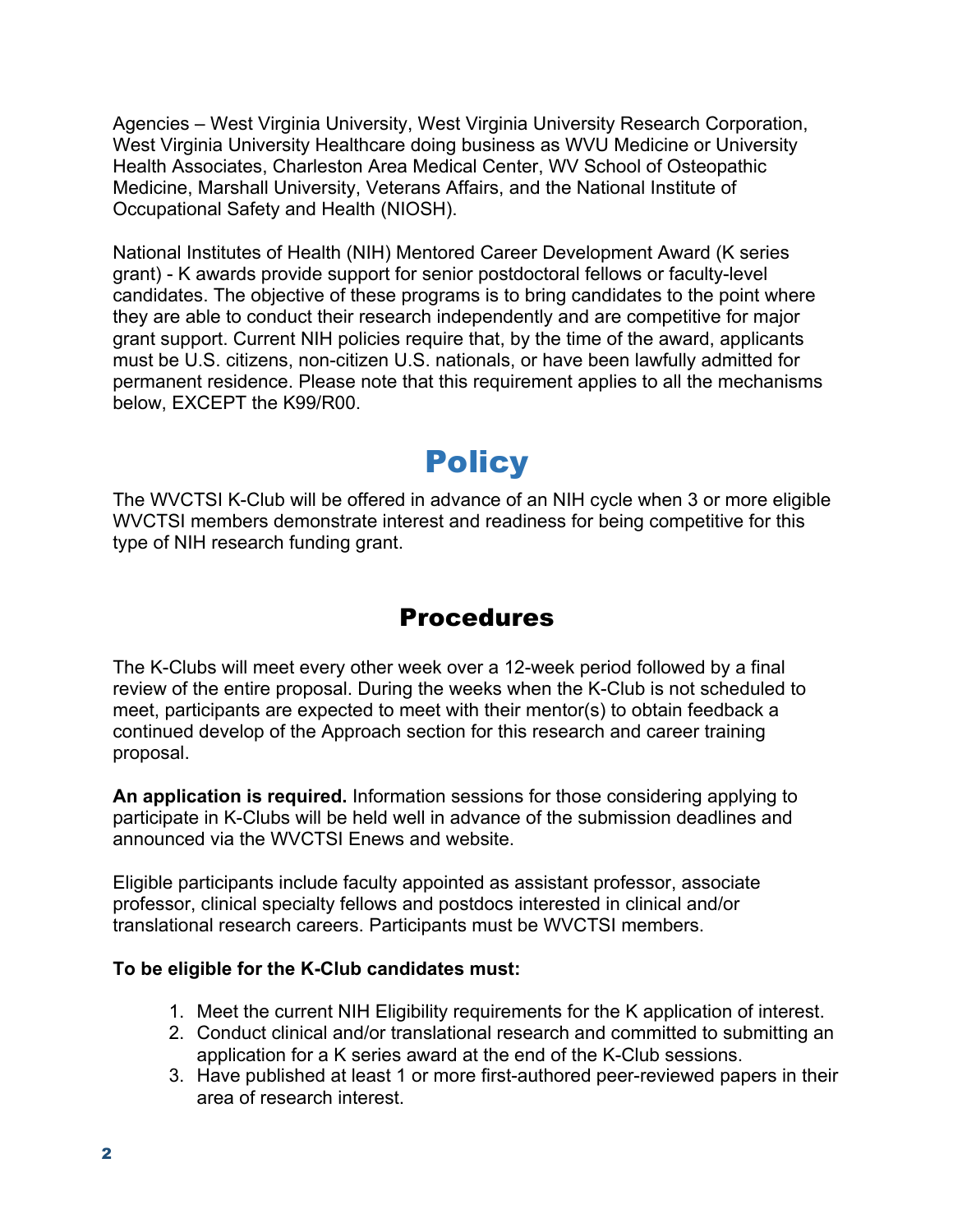4. Commit to meet with their K-Club group every other week for a period of 12 weeks and participate in a final review of their completed application.

#### **The following elements constitute a complete application packet for the WVCTSI K-Club:**

- 1. A draft of the participant's Specific Aims page.
- 2. The participants NIH Biosketch.
- 3. The name and contact information of the planned primary mentor and a list of any other proposed co-mentors for the grant application, including their areas of expertise.
- 4. A letter of support from the participant's department chair. The letter must include:
	- a. a commitment to provide the participant with protected time for participation in the WVCTSI K Award Grant Writing Group;
	- b. a commitment to providing the participant with the required percent effort of protected time upon receipt of a K award; and
	- c. a statement that the chair will provide salary support should the participant's current salary exceed the NIH salary cap. Applications that do not include a letter of support from the participant's department chair will not be considered further.

Applications will be reviewed by the relevant WVCTSI staff, including the director of proposal development and/or the director of investigator development. Once applicants are notified in writing of their selection for participation in a K-Club the above listed directors and other relevant WVCTSI staff will be responsible for development and administration of all aspects of the K-Club program.

#### **Review Criteria**

The following criteria will be used to evaluate applications submitted for consideration:

- 1. Review of the Specific Aims page demonstrates the topic is relevant to clinical and translational research and that the candidate has an area of research that demonstrates potential for a future R01 grant award from the NIH or other external funding agency.
- 2. Review of the candidate's NIH Biosketch demonstrates an appropriate training background to date and includes at least 1 first authored paper on the topic of the Specific Aims page.
- 3. Review of the Mentor(s) demonstrates an appropriate Primary Mentor has expertise in the topic area, has a known record of accomplishment of successful experience with mentoring junior investigators and has their own successful record of extramural research funding.
- 4. Review of the chair's (or dean's) letter of support demonstrates that all three required criteria are adequately met – protected time to participate in the K-